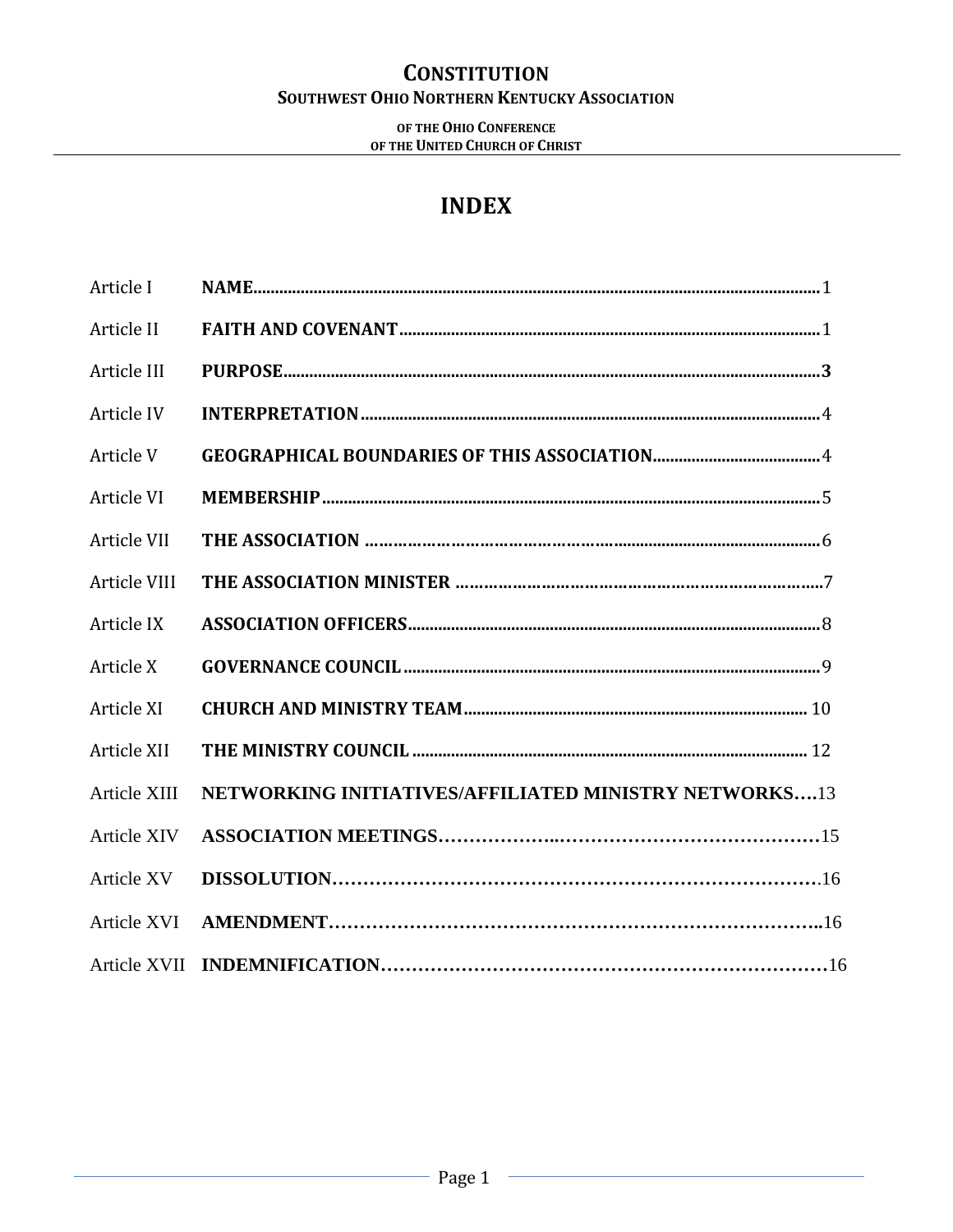### **OF THE OHIO CONFERENCE OF THE UNITED CHURCH OF CHRIST**

### **ARTICLE I. NAME**

The name of this Association of the Ohio Conference of the United Church of Christ shall be Southwest Ohio Northern Kentucky Association of the United Church of Christ, hereinafter referred to as the Association.

### **ARTICLE II. FAITH AND COVENANT**

**Section 1 Faith.** We acknowledge Jesus as its sole head of the church. We acknowledge as one in Christ all who share in this confession. We look to the continuing revelation of God through the Scriptures, and to the ongoing experience of the presence and power of the Holy Spirit, to empower our creative and redemptive work in the world. We claim as our own the faith of the historic Church expressed in the ancient creeds and reclaimed in the basic insights of the Protestant Reformers. We affirm the responsibility of the Church in each generation to make this faith its own in reality of worship, in honesty of thought and expression, and in purity of heart before God. In accordance with the teachings of Jesus, we recognize two sacraments: Baptism and the Lord's Supper or Holy Communion; and affirm the Statement of Faith of the United Church of Christ (in the form of a doxology):

*We believe in you, O God, Eternal Spirit, God of Our Savior Jesus Christ and our God, and to your deeds we testify:*

> *You call the worlds into being, create persons in your own image, and set before each one the ways of life and death.*

*You seek in holy love to save all people from aimlessness and sin. You judge people and nations by your righteous will declared through prophets and apostles.*

> *In Jesus Christ, the man of Nazareth, our crucified and risen Savior, you have come to us and shared our common lot, conquering sin and death and reconciling the world to yourself.*

*You bestow upon us your Holy Spirit, creating and renewing the church of Jesus Christ, binding in covenant faithful people of all ages, tongues, and races. You call us into your church to accept the cost and joy of*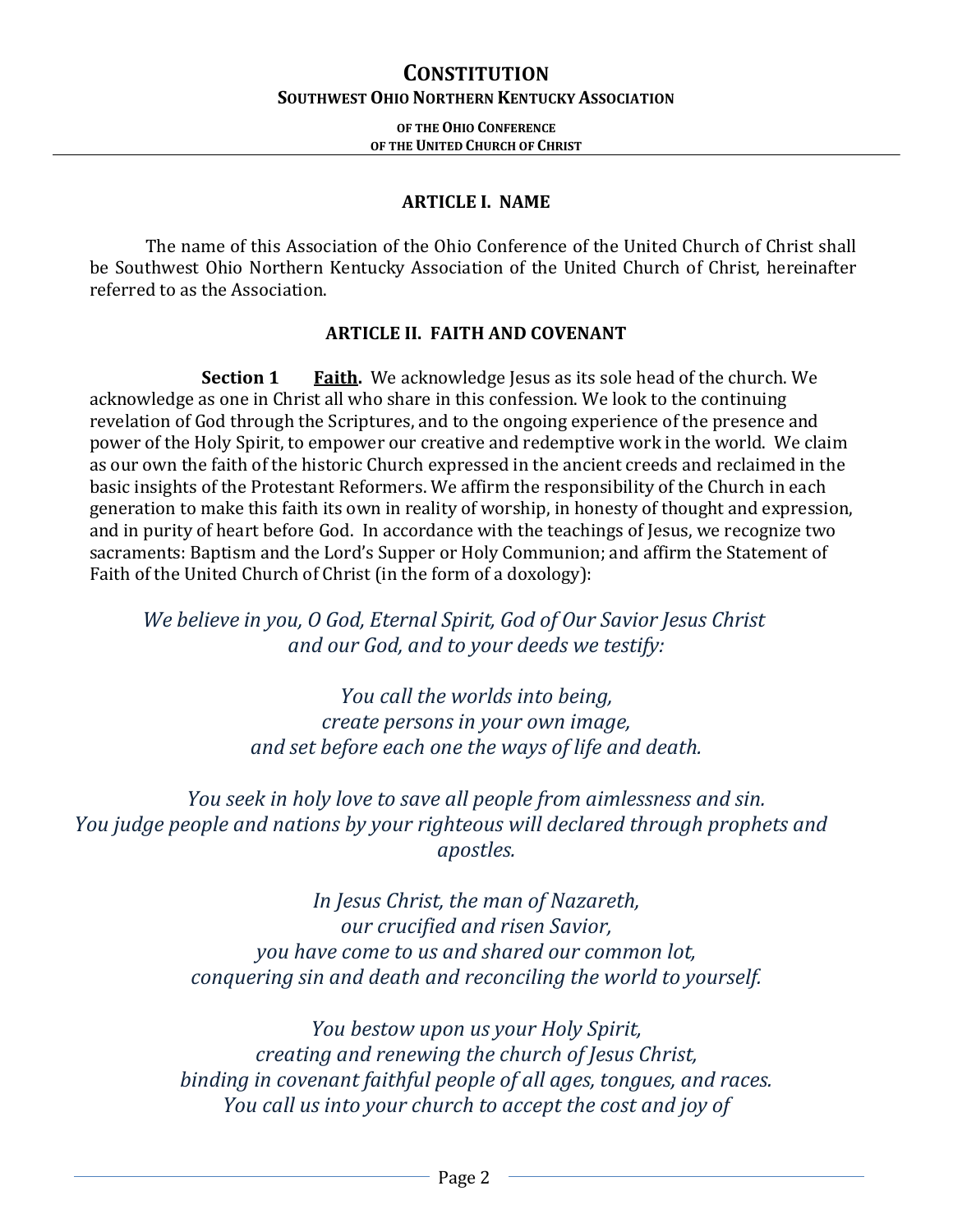**OF THE OHIO CONFERENCE OF THE UNITED CHURCH OF CHRIST**

*discipleship,*

*to be your servants in the service of others, to proclaim the gospel to all the world and resist the powers of evil, to share in Christ's baptism and eat at his table, to join him in his passion and victory.*

> *You promise to all who trust you forgiveness of sins and fullness of grace, courage in the struggle for justice and peace, your presence in trial and rejoicing, and eternal life in your realm which has no end.*

*Blessing and honor, glory and power be unto you. Amen.*

**Section 2 Covenant.** We covenant one with another to seek and respond to the presence of God at work in and among us. We resolve to walk together in the ways of God, made known and to be made known to us. We hold it to be the mission of the Church to follow in the way of Jesus and to witness to the Gospel in the world, while worshiping God, and striving for truth, justice, and peace. As did our ancestors, we depend on the Holy Spirit to lead and empower us.

# **ARTICLE III. PURPOSE**

The purpose of this Association shall be:

**1.** To continue without break the ecclesiastical and legal identity of the Southwest Ohio, Hamersville, and Cincinnati Associations of the Ohio Conference of the Congregational Christian Churches, and the Southwest Ohio Synod of the Evangelical and Reformed Church.

**2.** To interpret and promote the life and work of the United Church of Christ, its Covenanted, Affiliated and Associated Ministries, and the Ohio Conference among the local churches and ministers of this Association. Actions by, or decisions or advice emanating from, the General Synod, the Ohio Conference or an Association, should be held in the highest regard by every local church.

**3.** To strengthen and undergird the work and witness of the ministries in the local setting.

**4.** To develop the spiritual life and stewardship of the local churches and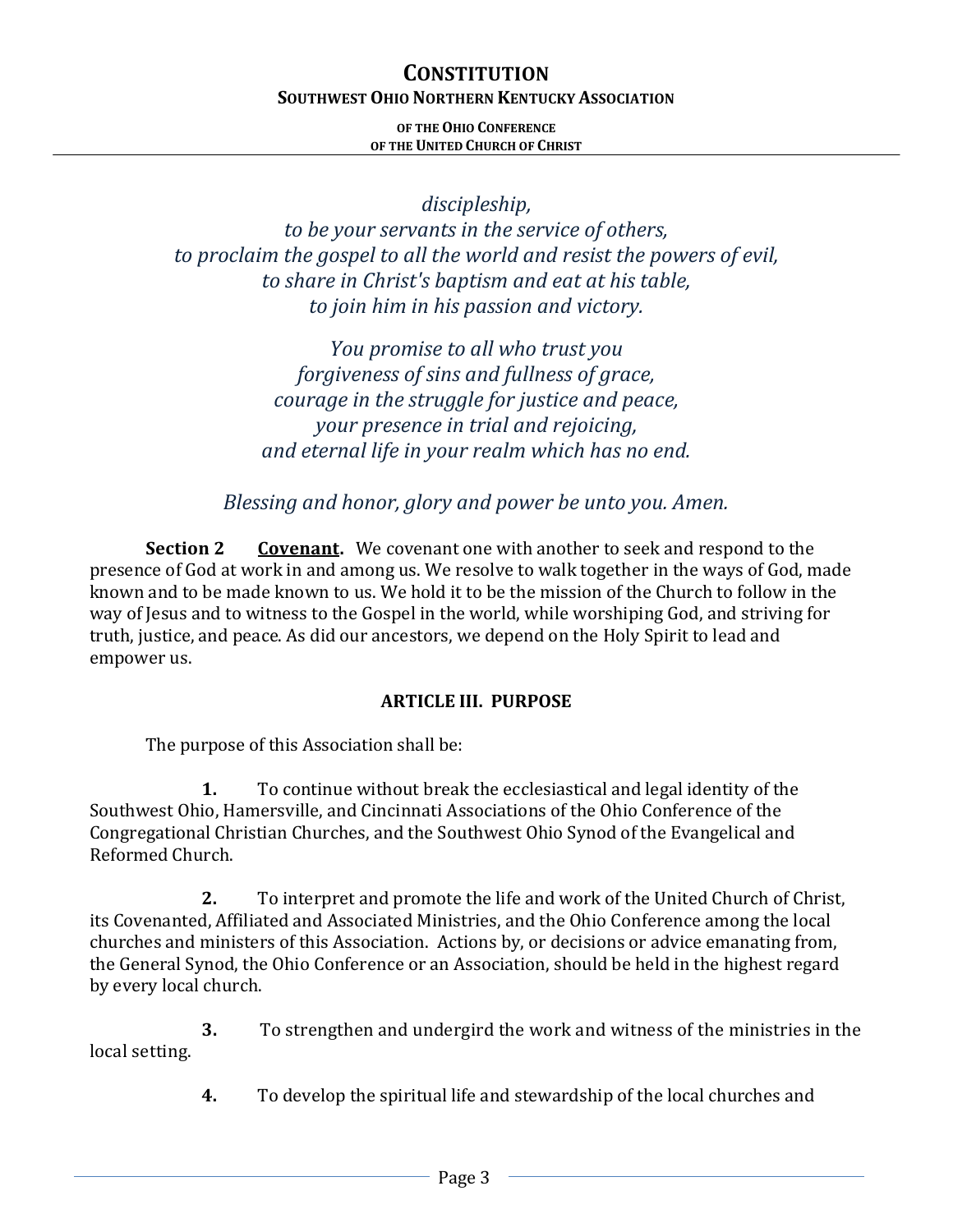#### **OF THE OHIO CONFERENCE OF THE UNITED CHURCH OF CHRIST**

to challenge them to responsible support of Our Church's Wider Mission.

**5.** To determine, confer and certify the respective standings of the local churches and ministers.

**6.** To assist local efforts, as well as the efforts of the Ohio Conference and the instrumentalities of the United Church of Christ, in establishing new churches within this Association area.

**7.** To provide, through appropriate staff, departments, and teams such programs, resources and service as advance the mission of Christ.

**8.** To maintain, with Ohio Conference cooperation, relationships with local and state councils of churches and other ecumenical bodies.

**9.** To acquire, in its corporate name, by purchase, gift, devise, bequest or otherwise; to hold, invest, reinvest, own, manage, lease and maintain, to pledge, mortgage or otherwise encumber; to sell, assign, transfer, convey and for such purposes to cause its officers to execute necessary or desirable contracts, deeds or other instruments in writing; to receive and hold in trust with other above stated powers for churches, boards, institutions and instrumentalities of the United Church of Christ, or affiliated therewith, both real and personal property and any and all interests therein. All interests in property or funds now owned or hereinafter transferred in any way to the Synods, Associations, and institutions or other entities that have consolidated to become this Association shall belong to it as the successor and this continuation of the identity of such entity or organization originally named as such taker, beneficiary, trustee owner or holder.

**10.** To nominate delegates for election by the Ohio Conference to the General Synod of the United Church of Christ.

# **ARTICLE IV. INTERPRETATION**

This Constitution is intended to be in concordance with the Constitution and By-Laws of the United Church of Christ. If any provision of this Constitution is inconsistent with the Constitution and By-Laws of the United Church of Christ, the latter shall prevail.

# **ARTICLE V. GEOGRAPHICAL BOUNDARIES OF THIS ASSOCIATION**

**Section 1** Boundaries Defined. The geographical area of this Association shall be that area defined as follows: the counties Brown, Butler, Champaign, Clark, Clermont, Clinton, Darke, Green, Hamilton, Highland, Logan, Madison, Mercer, Miami, Montgomery, Preble, Shelby, and Warren in the State of Ohio; and the counties Campbell, Boone, and Kenton in the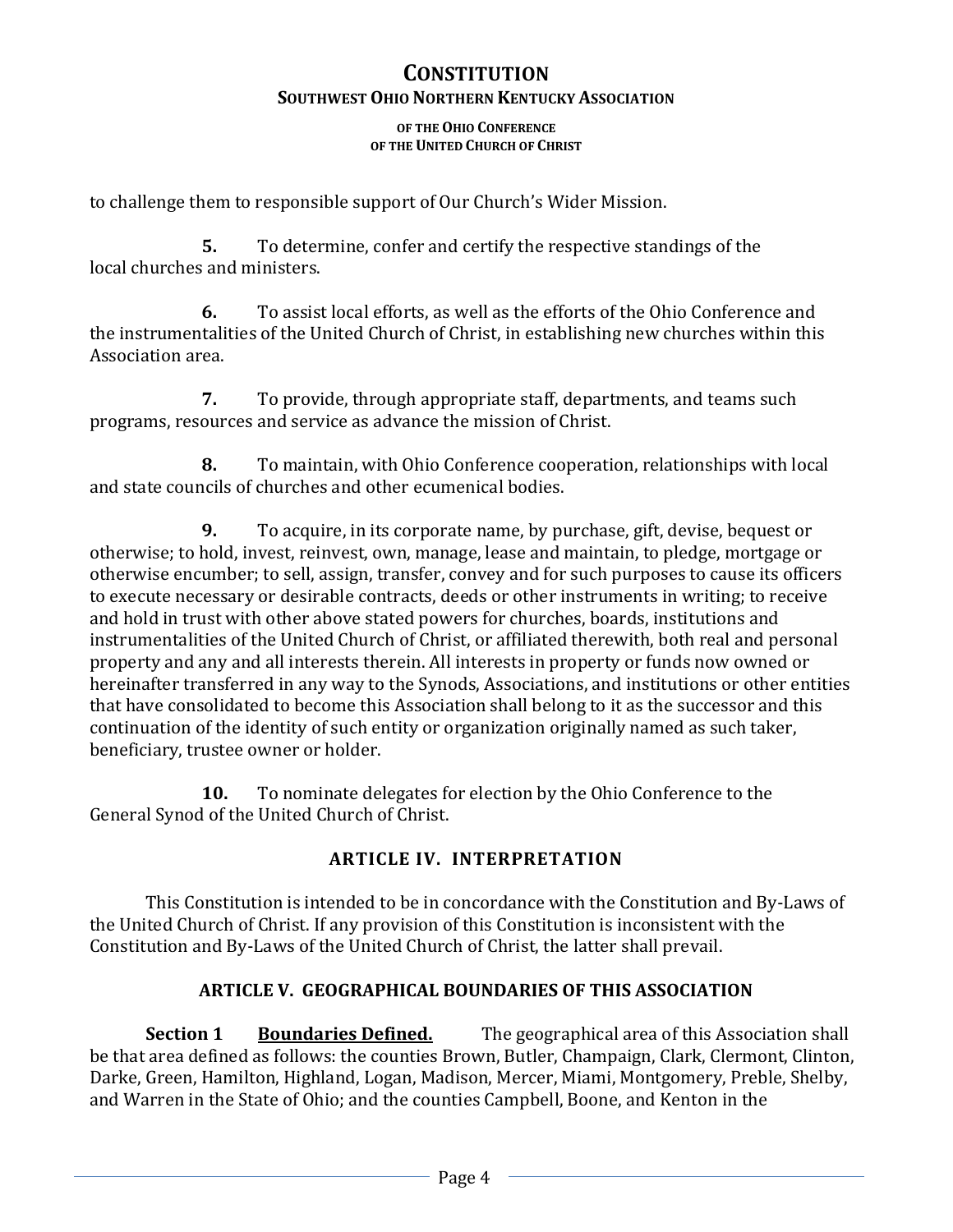**OF THE OHIO CONFERENCE OF THE UNITED CHURCH OF CHRIST**

Commonwealth of Kentucky.

**Section 2 Changes in Boundaries.** Changes in the geographical area of this Association, if desired, shall be made by negotiations between this Association and any other affected Association, in consultation with the local churches involved and upon approval of the respective Conferences, and General Synod if necessary.

### **ARTICLE VI. MEMBERSHIP**

**Section 1 Definition of "Local Church" as Basic Organizational Unit.** The basic unit of the life and organization of the Association is any authorized and covenanted ministry in the local setting composed of persons who, believing in God, committed to following the teachings of Jesus, and trusting in the guidance of the Holy Spirit, are organized for the ongoing work of Christian witness. This basic unit shall be referred to herein as the "local church."

**Section 2 Self-Governance of the Local Church.** The identity of any local church is inherent and modifiable only by its own action. Nothing in this Constitution shall destroy or limit the right of each local church to continue to operate in the way customary to it; nor shall be construed as giving this Association, now or at any future time, the power to abridge or impair the independent authority of any local church in the management of its own affairs, which affairs include, but are not limited to, the right to retain or adopt its own methods of organization, worship and education to retain or secure its own charter and name; to adopt its own constitution and by-laws; to formulate its own covenants and confessions of faith; to admit members in its own way and to provide for the discipline or dismissal; to call or dismiss its pastor or pastors by such procedure as it shall determine; to acquire, own, manage and dispose of property and funds; to control its own benevolences; and to withdraw by its own decision from the United Church of Christ, the Ohio Conference and this Association at any time without forfeiture of ownership or control of any real or personal property owned by it. A local church is

**Section 3** Definition of Association Membership. Members of this Association are local churches and authorized ministers holding standing in this Association.

**Section 4** Definition of **Standing.** All local churches who self-identify as United Church of Christ and are duly accredited by the Association as United Church of Christ churches within the defined geographical area of this Association shall have standing.

**Section 5 Granting/Terminating Standing.** The process for granting or terminating standing shall be as follows:

**5.1 Grant of Standing at Request of Local Church.** A local church may request standing in the Association by making such request to the Governance Council and/or the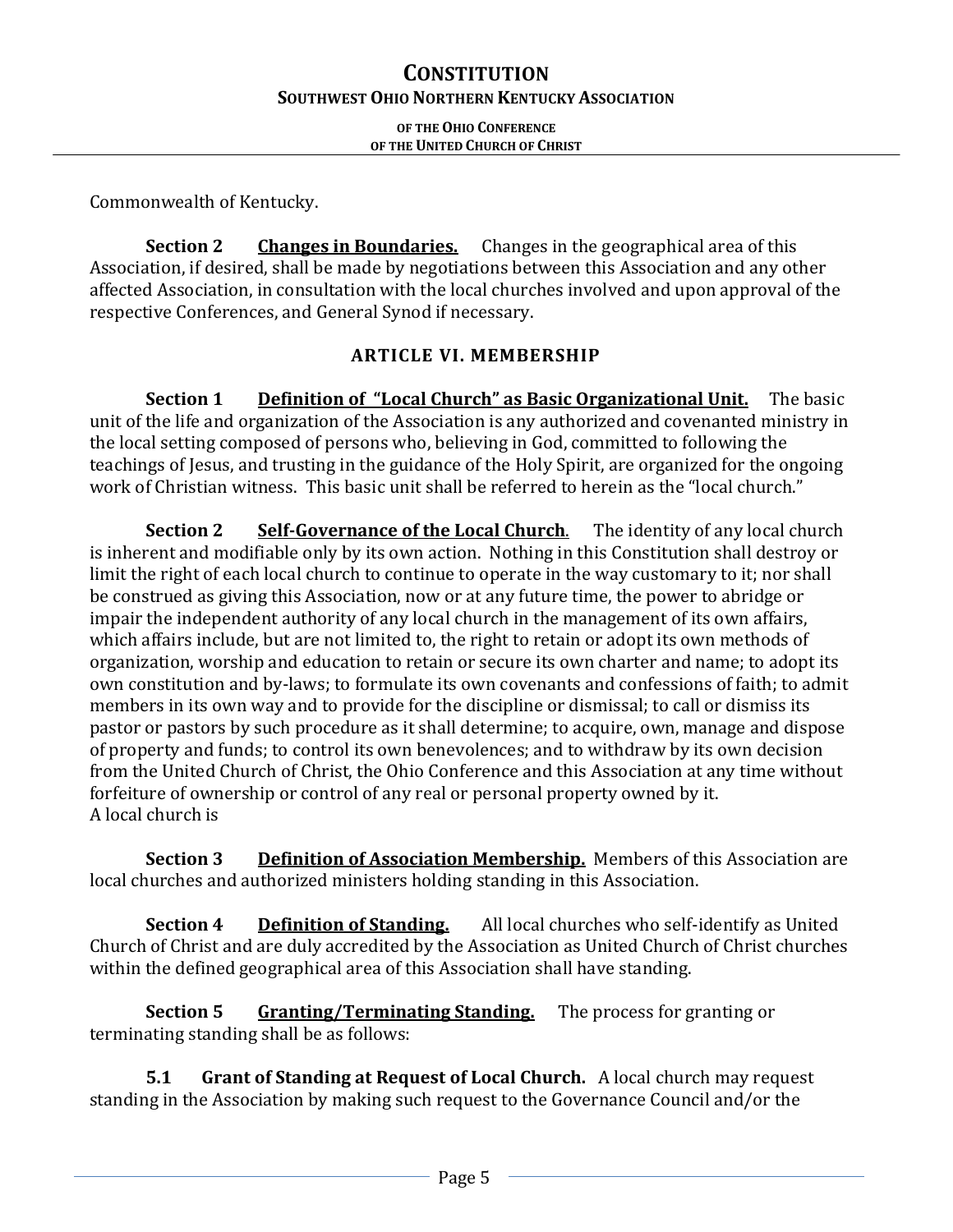### **OF THE OHIO CONFERENCE OF THE UNITED CHURCH OF CHRIST**

Association Minister. The standing and membership of any local church in this Association may be granted at any meeting of this Association upon two-thirds (2/3) vote of the members present and voting, provided that notice of such proposed action was specified in the call of the meeting at which the action is to be taken.

5.2 **Termination of Standing upon Notice by Local Church.** A local church may terminate its standing in the Association by notifying the Governance Council and/or the Association Minister. The Association shall recognize, without the need for a vote of the Association, any local church action, taken in accordance with the local church's constitution and by laws, to terminate its standing in the Association.

**5.3 Termination of Local Church Standing At Association's Initiative.** The Association may terminate the standing of any local church which either (a) does not selfidentify as United Church of Christ; or (b) which, in the Association's judgment, does not remain in active covenant with the Association or wider church. Termination at the Association's initiative of any local church's standing and membership shall require a twothirds (2/3) vote by the Association of the members present and voting, provided that notice of such proposed action was specified in the call of the meeting at which the action is to be taken.

**5.4 Consequences of Termination.** Upon any termination under this section, the Association shall remove such local church from the rolls of membership of the Association. A terminated local church shall no longer have privileges to use the UCC name, logo(s) or other denominational identification.

**Section 6 Clergy Eligibility.** All United Church of Christ ministers who reside within the defined geographical area of this Association are eligible for standing and membership. Eligibility for standing and membership continues for those who have retired from active service for reason of age or disability, or are engaged in a ministry requiring prolonged absence from the United States or one that does not permit a fixed residence.

# **ARTICLE VII. THE ASSOCIATION**

The Association as a whole shall act solely through decisions taken at regular and special meetings of the Association's members. Action by the Association as a whole shall be required for the following matters: (1) call and dismissal of the Association Minister; (2) election of officers and other Association positions as described herein; (3) approving the Association's annual budget; (4) adoption or amendment of the Association constitution; (5) granting or terminating standing of local churches; and (6) dissolution. All other authority is hereby delegated to the Governance Council, Ministry Council, teams and staff as set forth herein.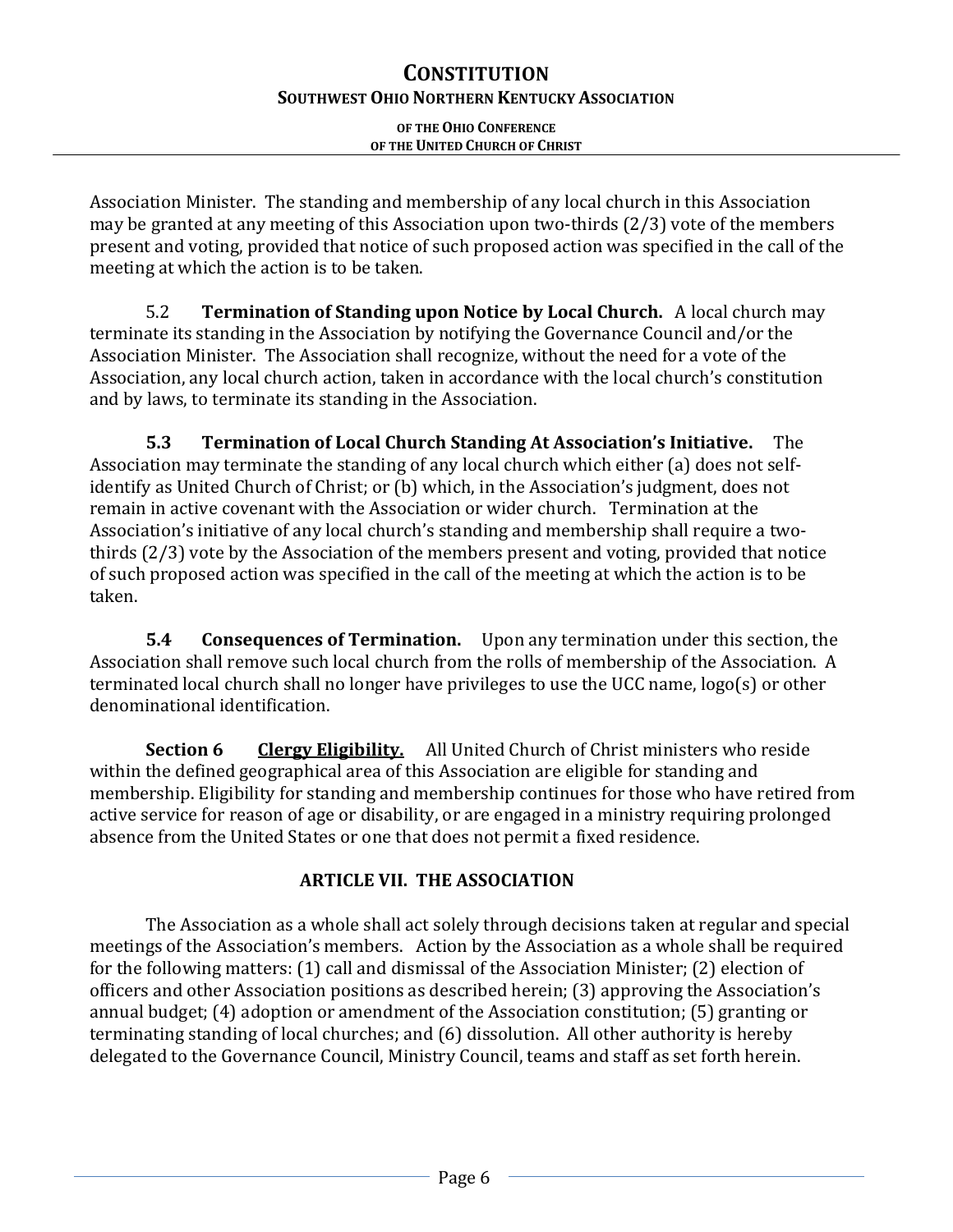**OF THE OHIO CONFERENCE OF THE UNITED CHURCH OF CHRIST**

### **ARTICLE VIII. THE ASSOCIATION MINISTER**

**Section 1 General Duties and Responsibilities.** The Association Minister shall be the Chief Executive Officer of the Association. The Association Minister shall be called by this Association, in cooperation with the Ohio Conference, to be a minister to ministers and counselor to local churches. The Association Minister shall also guide and assist, as needed, the activities of the Ministry Council. The Association Minister shall have the responsibility and the necessary authority pursuant to the general supervision of all phases of the Association ministry, and shall give guidance to and shall be subject to the direction and decisions of the Governance Council.

**Section 2 Governance Council Role.** The Association Minister shall serve as a voting, ex officio member of the Governance Council.

**Section 3 Role on Church and Ministry Team.** The Association Minister shall be a voting, ex officio member of the Church and Ministry Team and its constituent sub-teams.

**Section 4 Ministry Council Role.** The Association Minister shall serve as the ex officio, voting member and chairperson of the Ministry Council.

**Section 5** Financial Authority. The Association Minister shall have the power to draw funds from the Treasury of this Association for all budgeted and/or otherwise approved expenses of the Association. "Budgeted and/or otherwise approved expenses" shall mean those expenses which are reasonably within the parameters of the budget approved by the Association or such other non-budgeted expenses otherwise approved, from time to time, by the Governance Council.

**Section 6 Bond Required.** The Association Minister shall be bonded by a surety selected by the Governance Council. The premium for such surety bond shall be paid by the Association.

**Section 7 Call Process.** The authority to organize a search for the Association Minister shall rest with the Governance Council. The election of an Association Minister shall be held at a meeting of the Association. One candidate shall be presented to the Association by the Governance Council. The Association shall consider only one candidate at a time as presented by the Governance Council and shall vote by ballot for or against the candidate in election. A twothirds (2/3) majority of those present and voting shall be necessary to elect. If the candidate is elected by the Association, a call shall be extended. The Association Minister shall be an ordained minister in good standing of the United Church of Christ. The terms of the call of the Association Minister shall be set forth in writing (the "Call Agreement"). The Governance Council shall have authority to negotiate the terms of and execute the Call Agreement. Prior to being effective, the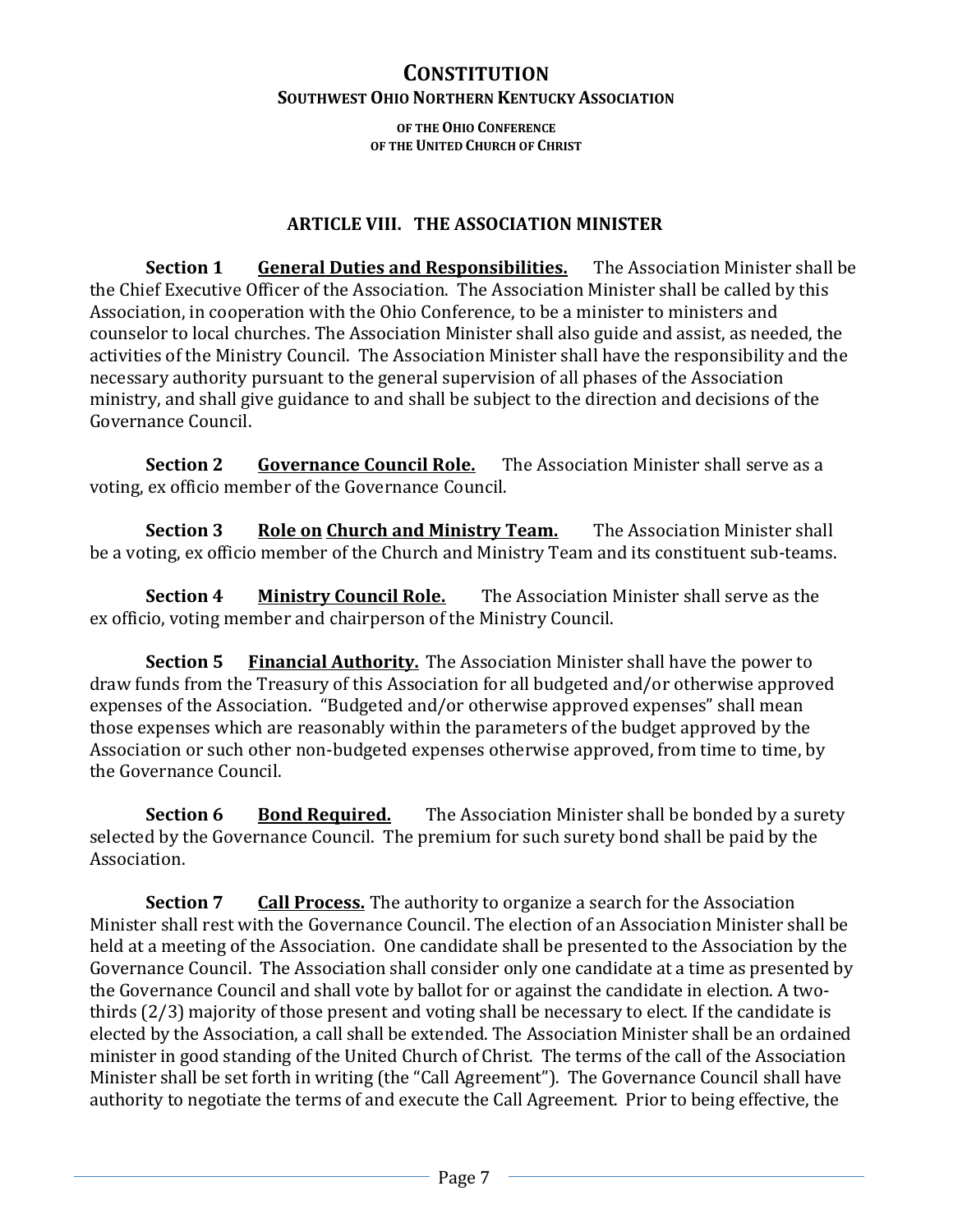### **OF THE OHIO CONFERENCE OF THE UNITED CHURCH OF CHRIST**

Call Agreement shall be approved by vote of the Governance Council and thereafter signed by the Moderator and the Secretary on behalf of the Association.

**Section 8 Evaluation of Association Minister.** The Governance Council shall conduct an annual evaluation of the Association Minister. Unless otherwise set forth in the Call Agreement, ninety (90) days' notice shall be required to terminate the Association Minister's service to the Association.

**Section 9 Vacancy.** If the position of Association Minister becomes vacant, the Governance Council may employ a person to give interim professional leadership to the Association until such time as a call is extended to a new Association Minister.

# **ARTICLE IX. ASSOCIATION OFFICERS**

**Section 1 General Duties and Responsibilities**. The elected officers of the Association shall be: Moderator, Vice-Moderator, Secretary, and Treasurer. The Officers shall have the powers and duties customarily associated with such offices, without in any way limiting their other general powers.

**Section 2 Moderator as Temporary CEO.** In the absence of an Association Minister or designee for the position, the Chief Executive Officer of the Association shall be the Moderator.

**Section 3 Signatories**. The Moderator, Vice Moderator, Treasurer and Secretary are authorized to sign deeds, mortgages, contracts and such other written instruments as shall become necessary or appropriate in protecting and carrying on the business and property interests of the Association. The Governance Council may, from time to time and only for a specific purpose, authorize other individuals to execute specified documents or take other specific action on the Association's behalf.

**Section 4 One-Year Terms.** The Moderator and Vice-Moderator shall each be elected by the Association for single, one-year terms. The Vice Moderator, upon completion of the one-year term of office, shall be eligible for election as Moderator. The Moderator, upon completion of the one-year term of office as Moderator, shall automatically serve on the Governance Council in the role of Immediate Past Moderator. The Immediate Past Moderator shall likewise serve in such role for one year.

**Section 5 Three-Year Terms.** The Secretary and Treasurer shall be elected by the Association for three-year terms, and may serve until a successor is selected. The threeyear terms of the Treasurer and Secretary shall be staggered.

**Section 6 Term Limits.** Except as provided in Article IX, Section 4, no individual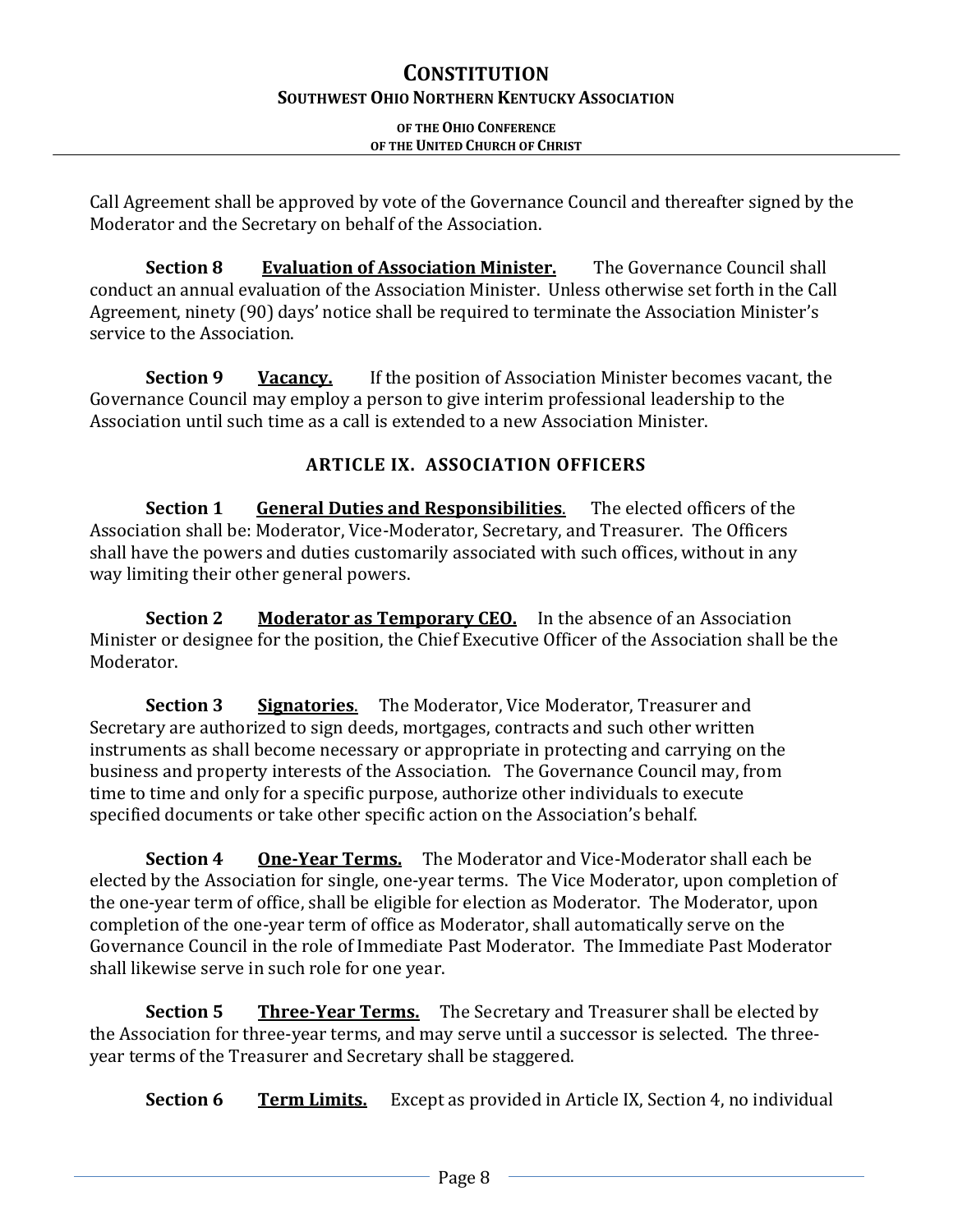### **OF THE OHIO CONFERENCE OF THE UNITED CHURCH OF CHRIST**

elected previously to a position on the Governance Council shall be eligible for re-election into any office on the Governance Council until at least one year has passed between such terms of service.

**Section 7 Beginning/End of Terms.** Terms of office shall begin immediately following the Association meeting at which the new officers have been elected and shall terminate at the close of the meeting at which the officers' successors are elected.

# **ARTICLE X. GOVERNANCE COUNCIL**

**Section 1** General Duties and Responsibilities. The Governance Council shall be responsible for all the business, legal fiduciary and governance functions of the Association. Such duties of the Governance Council shall include, without limitation, human resources, financial and property management, budgeting, nominations and all other duties and responsibilities as otherwise necessary or appropriate for the conduct of the business affairs of the Association. The Governance Council's duties and responsibilities shall also include all other specific functions elsewhere assigned in this Constitution. The voting members of the Governance Council shall be the "trustees" of the Association and shall administer the affairs of the Association in between its meetings subject to any direction the Association may have given.

**Section 2 Composition of Governance Council.** The voting members of the Governance Council shall consist of the following: (1) Moderator; (2) Vice Moderator; (3) Immediate Past Moderator; (4) Treasurer; (5) Secretary; and (6) Association Minister, ex officio. The Treasurer of the Association shall be bonded. One of the two Association delegates to the Ohio Conference Board of Directors shall serve as an ex officio, non-voting member of the Governance Council. This individual's responsibility shall include, without limitation, reporting regularly on the activities of the Ohio Conference and to serve as an additional liaison between the Conference and Association governing boards, as needed.

**Section 3 Chairperson.** The Moderator shall chair the Governance Council.

**Section 4 •• No Multiple Offices.** No Governance Council member may hold more than one office at any given time.

**Section 5 Church Membership**.All members of the Governance Council shall be members of a church holding full membership in the Association.

# **Section 6 Nominating Duties of Governance Council.**

**6.1 For Wider Church Offices**. The Governance Council shall nominate two (2) Association delegates to the Ohio Conference Board of Directors, two (2) Association delegates to the Ohio Conference Outdoor Ministries Board, and one (1) Association delegate to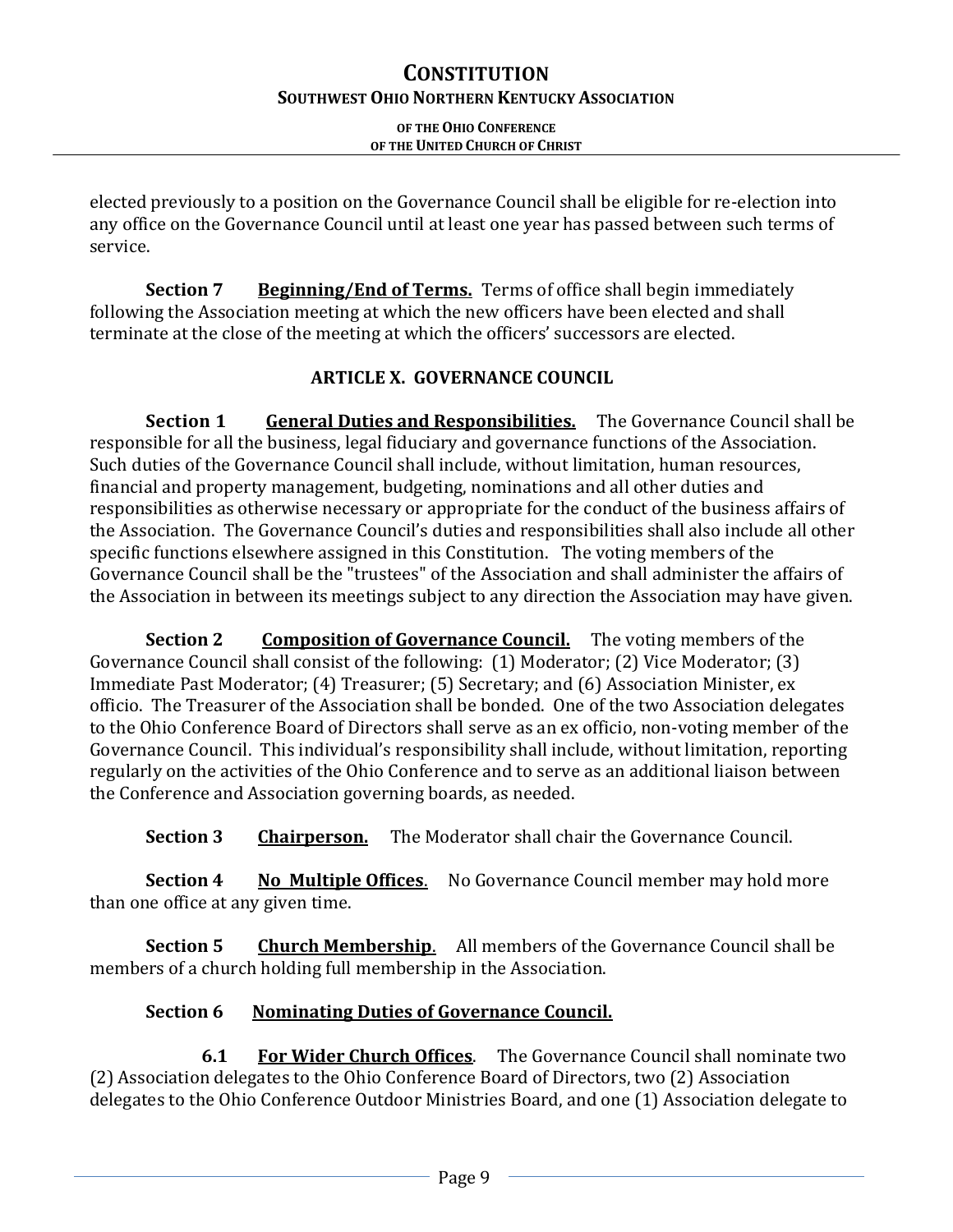# **CONSTITUTION**

### **SOUTHWEST OHIO NORTHERN KENTUCKY ASSOCIATION**

**OF THE OHIO CONFERENCE OF THE UNITED CHURCH OF CHRIST**

Ohio Conference Annual Gathering Planning Team. At the time delegates for the Ohio Conference Board of Directors are nominated, the Governance Council shall stipulate which of the individuals shall serve on the Association Governance Council and which shall serve on the Association Ministry Council. The Governance Council shall, from time to time, nominate delegates to serve on the Ohio Conference delegation to the General Synod of the United Church of Christ.

**6.2 For Association Officers/Co-Facilitators.** The Governance Council shall nominate candidates for all Association officer positions and two Co-facilitators for each Networking Initiative as may, from time to time, be established.

**6.3 For Church and Ministry Sub-Teams.** The Governance Council shall nominate candidates for the church and ministry sub-teams.

**6.4 Alliance for Education Board of Directors.** The Governance Council shall nominate Association representatives to the Alliance for Education Board as called for by the Alliance for Education rules of governance.

**6.5 Election.** The Association shall elect individuals for all positions referenced in this Section at the annual Fall Meeting.

**Section 7 Meetings/Quorum**. The Governance Council shall meet not less frequently than every other month. The quorum at any meeting of the Governance Council shall consist of a simple majority of members otherwise eligible to vote.

**Section 8 Nonfeasance In Office.** The Governance Council may declare any office of the Governance Council vacant at any time for nonfeasance of the person holding such office. The Governance Council may appoint an individual to fill that office until the next Fall Meeting of the Association at which time a replacement officer shall be elected.

**Section 9 Other Vacancies**. If any officer position becomes vacant for reasons other than as described in Article X, Section 8, the Governance Council shall appoint a replacement to serve until the next Fall Meeting of the Association at which time a replacement officer shall be elected.

**Section 10 Statutory Agent.** The Governance Council shall appoint a statutory agent for the Association as required by applicable law.

# **ARTICLE XI. CHURCH AND MINISTRY TEAM**

**Section 1 Purpose.** The Church and Ministry Team shall oversee the authorized ministers of the Association and fulfill the mandates of "Committees on Ministry," or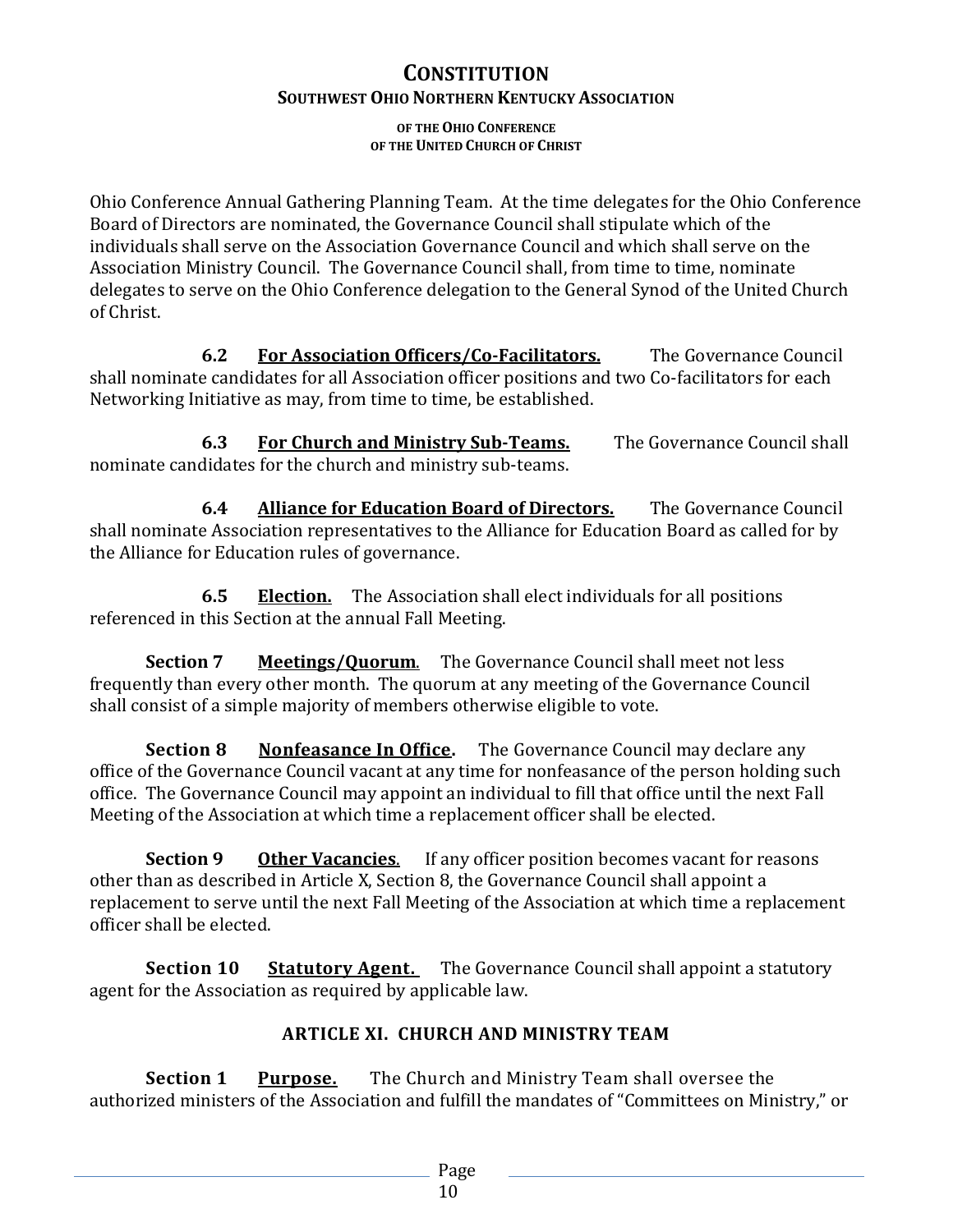### **OF THE OHIO CONFERENCE OF THE UNITED CHURCH OF CHRIST**

similar bodies, of an Association as described in the Constitution and By Laws of the United Church of Christ, in accordance with the UCC *Manual on Ministry,* the UCC *Manual on Church*, or their successor documents, and the Association's practices and procedures which the Team may from time to time develop and implement.

**Section 2 Sub-Teams.** The work of the Church and Ministry Team shall be accomplished through four separate sub-teams:

- **2.1** Licensed Lay Ministers and Commissioned Ministers Team
- **2.2** Member-in-Discernment Team
- **2.3** Post-Ordination Team
- **2.4** Church Relations Team

**Section 3 Accountability and Reporting.** The Church and Ministry Team shall be accountable to the Governance Council. Subject to applicable confidentiality practices and requirements, the Association Minister shall, as from time to time deemed necessary and appropriate, report to the Governance Council on the deliberations and actions of the various church and ministry sub-teams.

**Section 4 Meetings.** Each sub-team shall elect its own Chairperson. The Chairpersons of the four sub-teams shall meet together as the full Church and Ministry Team not less than quarterly. Such meetings shall be convened and chaired by the Association Minister.

**Section 5. Members.** The sub-teams shall not be restricted to a particular number of members. Such number shall be determined from time to time by the Governance Council as it may deem appropriate and necessary.

**Section 6 Terms and Term Limits.** Team members shall serve a term of three years and may serve one additional consecutive three-year term. Thereafter, no individual elected previously to any position on the Church and Ministry Team shall be eligible for reelection into any position on the Church and Ministry Team until at least one year has passed since the end of the last term of service.

**Section 7 Beginning/End of Terms.** Terms of office shall begin immediately following the Association meeting at which time the new team members have been elected. Terms shall end at the close of the meeting at which the successors are elected.

**Section 8 Nonfeasance In Office.** The Governance Council may declare any team member position vacant at any time for nonfeasance of the person holding such office. The Governance Council may appoint an individual to fill that office until the next annual meeting of the Association in the Fall when a replacement team member shall be elected.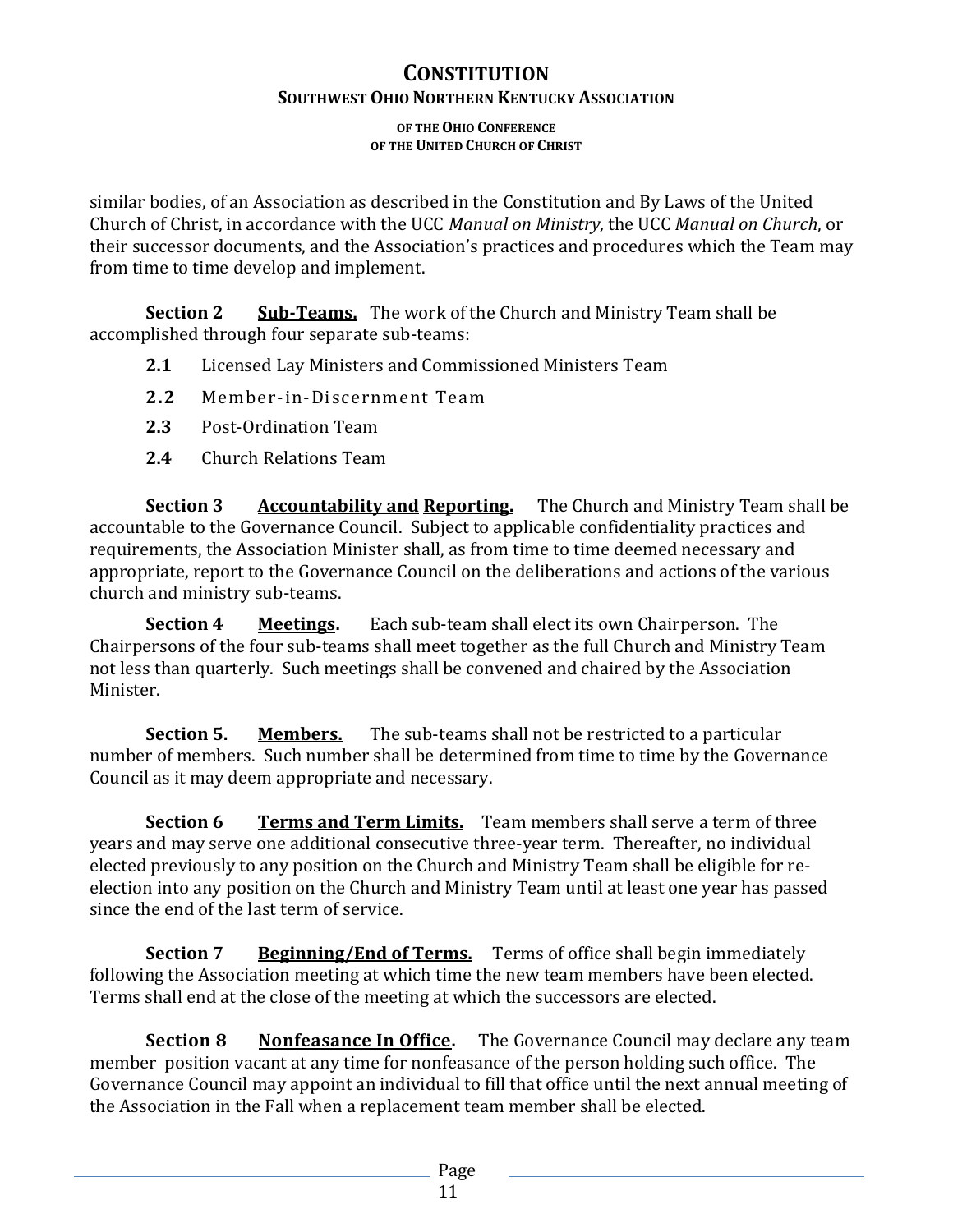**OF THE OHIO CONFERENCE OF THE UNITED CHURCH OF CHRIST**

**Section 9 Other Vacancies.** If any team member position becomes vacant for reasons other than those described in Article XI, Section 8, the Governance Council may appoint the replacement to serve until the next annual meeting of the Association in the Fall when a replacement team member shall be elected.

### **ARTICLE XII. MINISTRY COUNCIL**

**Section 1** General Duties and Responsibilities. The purpose of the Ministry Council shall be to coordinate and monitor the Networking Initiatives and hold the individual network Co-facilitators accountable for their respective network-building efforts. The Ministry Council, in cooperation with the Church Relations Sub-Team, shall plan and organize Listening Sessions with local churches, affiliated ministries, clergy and lay people not less frequently than every three years. Such Listening Sessions shall be for the purpose of, among other things, informing the process of updating, creating and modifying Networking Initiatives and networking activities in the local settings within the Association.

**Section 2** Meetings. The Ministry Council shall meet at least quarterly.

**Section 3 Composition.** The Ministry Council shall be comprised of the Association Minister and the two Co-facilitators for each Networking Initiative. Co-facilitators shall be voting members. The Association Minister shall be an ex officio, voting member. One of the two Association delegates to the Ohio Conference Board of Directors shall serve on the Ministry Council as a non-voting, ex officio member.

**Section 4 Chairperson.** The Ministry Council shall be chaired by the Association Minister.

**Section 5 Selection of Co-facilitators**. The two Co-facilitators of each Network Initiative shall be nominated by the Governance Council and elected by vote of the Association at the Fall Meeting. Whenever possible, the two Co-facilitators of each Networking Initiative shall be selected as follows: one Co-facilitator shall be from the northern part of the Association; and one Co-facilitator shall be from the southern part of the Association. The Cofacilitators shall be voting members of the Ministry Council so long as they continue to serve as Co-facilitators.

**Section 6 Co-Facilitator Term Limits.** Each Co-facilitator shall serve a term of two years and may be eligible to serve two additional full terms for a total of six consecutive years in the position. Thereafter, an individual shall not be eligible for reelection as a Cofacilitator of the same initiative unless at least one year has passed between terms of service.

**Section 7 Beginning/End of Co-facilitator Terms.** Terms of office shall begin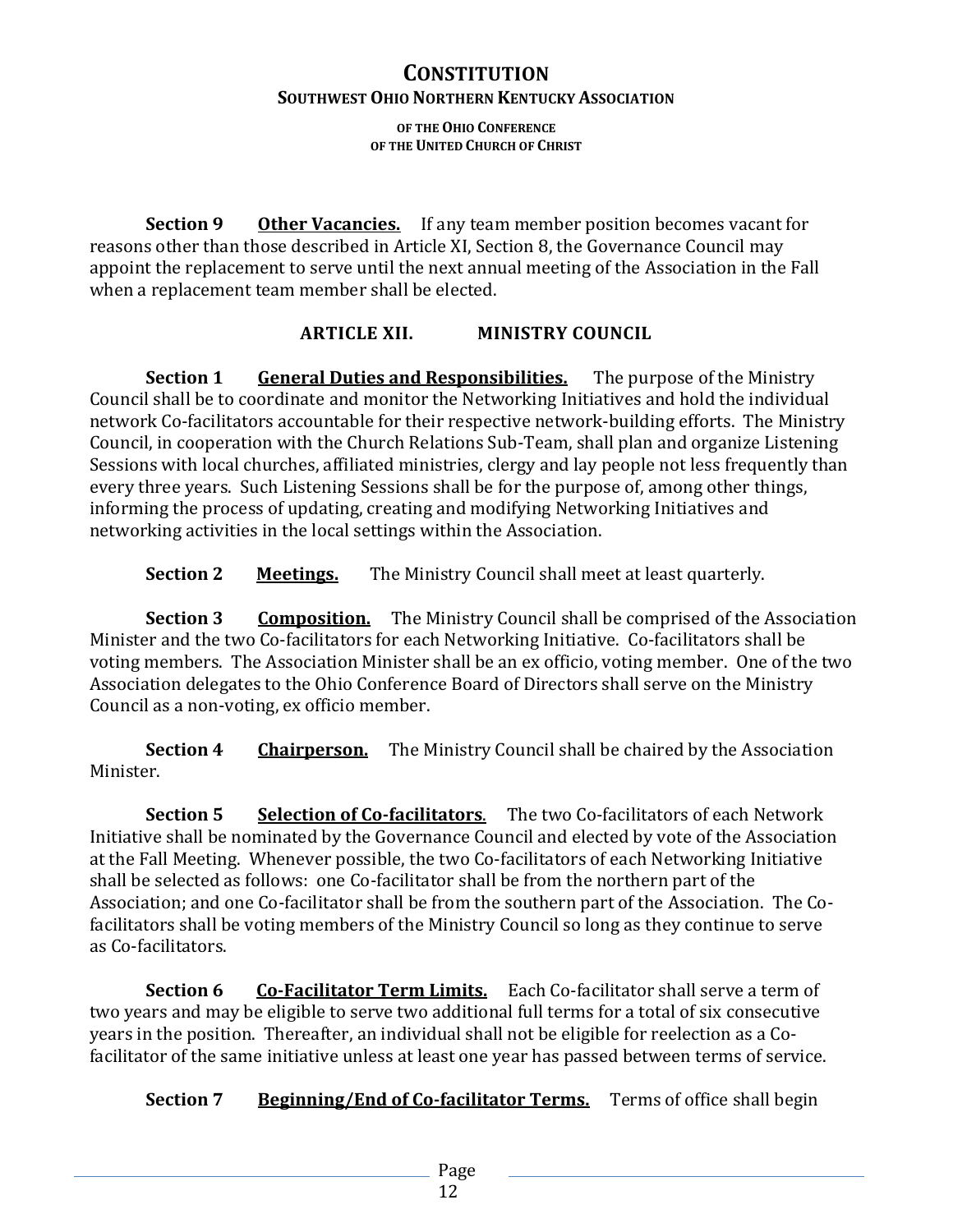**OF THE OHIO CONFERENCE OF THE UNITED CHURCH OF CHRIST**

immediately following the Association meeting at which time the new Co-facilitators have been elected. Terms shall end at the close of the meeting at which the successors are elected.

**Section 8 Nonfeasance In Office.** The Governance Council may declare any Cofacilitator position vacant at any time for nonfeasance of the person holding such office. The Governance Council may appoint an individual to fill that office until the next annual meeting of the Association in the Fall when a replacement Co-facilitator shall be elected.

**Section 9 Other Vacancies.** If any Co-facilitator position becomes vacant for reasons other than those described in Article XII, Section 8, the Governance Council shall appoint the replacement to serve until the next annual meeting of the Association in the Fall when a replacement Co-facilitator shall be elected.

# **ARTICLE XIII. NETWORKING INITIATIVES/AFFILIATED MINISTRY NETWORKS**

**Section 1 Purpose/Co-Facilitators.** Co-facilitators for each Networking Initiative shall coordinate the networking of programs and resources in the local setting. Specifically, Co-facilitators for each Networking Initiative shall: (1) train clergy, members and volunteers in the local setting on how to build networks in the area of initiative; (2) building and maintain a database of local resources relevant to the area of initiative; (3) facilitate local ministries covenanted networks by actively "connecting" resources with needs; (4) help define and formalize the covenantal relationship among network participants.

**Section 2 Networking Initiatives.** Subject to action by the Ministry Council under Article XIII, Section 3 below, the following Networking Initiatives shall be adopted:

- **2.1 Education**. .
- **2.2 Local Ministry.**
- **2.3 Spiritual Development**.
- **2.4 Technology**.
- **2.5 Stewardship**.

**Section 3 Creation/Restructure/Elimination of Networking Initiatives**. The Ministry Council may eliminate or restructure existing Networking Initiatives as it may, from time to time, deem appropriate. The Ministry Council may, from time to time, establish new Networking Initiatives as it identifies networking opportunities and facilitation needs in the local setting.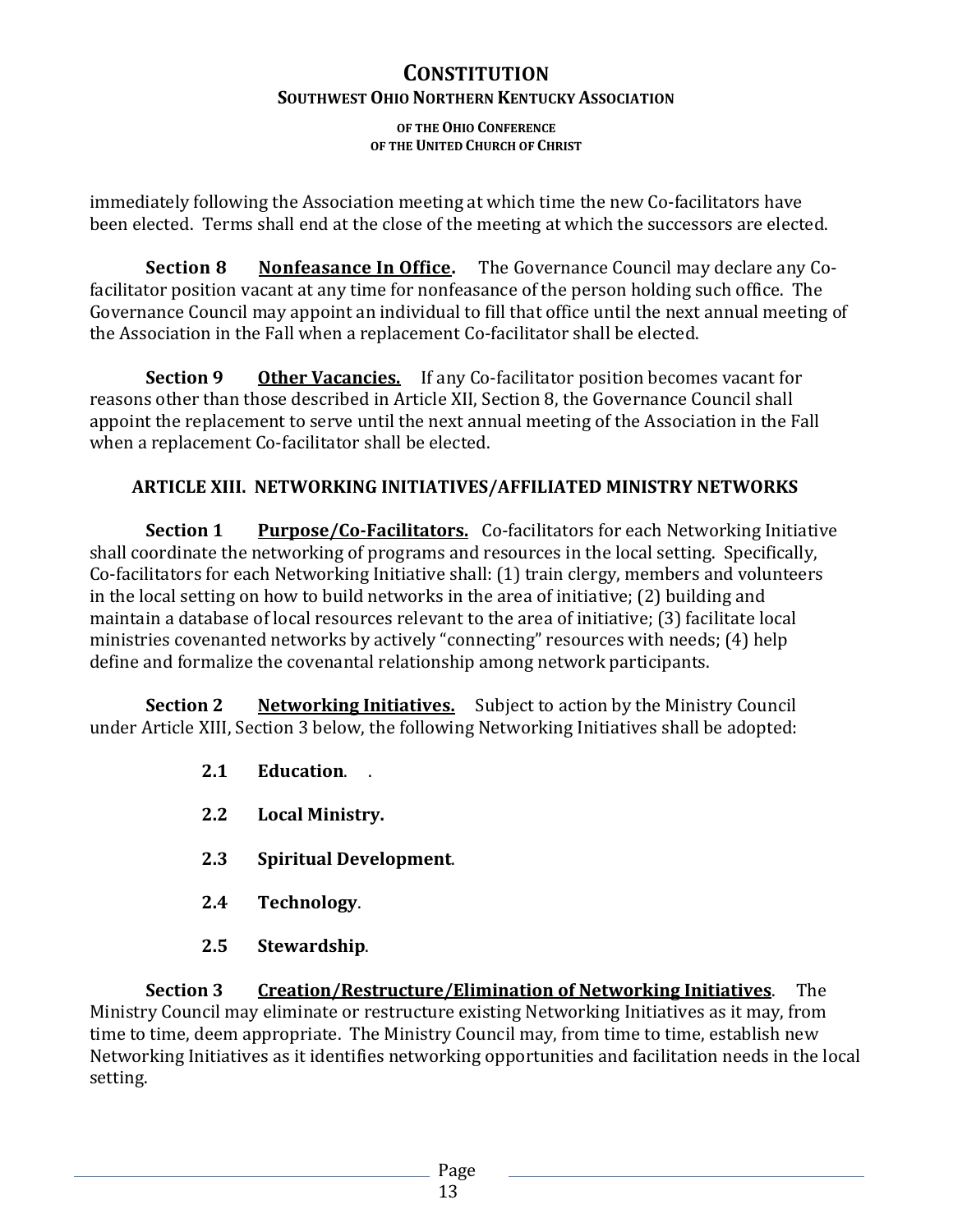# **CONSTITUTION**

# **SOUTHWEST OHIO NORTHERN KENTUCKY ASSOCIATION**

**OF THE OHIO CONFERENCE OF THE UNITED CHURCH OF CHRIST**

**Section 4 Definition of "Affiliated Ministry Network".** For purposes of this Constitution, an "Affiliated Ministry Network" of SONKA shall be a networked ministry formed through covenant by and among SONKA and SONKA members, which is sponsored by SONKA and publically identifies as such, and which is subject to direct SONKA promotion, direction and financial oversight.

**4.1 Covenant Clusters.** A Covenant Cluster is a networked group of churches linked together for shared ministry, mission, support and/or fellowship. Clusters were established by authority of the prior Association Constitution. Covenant Clusters shall not be mandated structures of the Association, but, to the extent such clusters are functioning and active, shall be considered Affiliated Ministry Networks of SONKA subject to Article XIII, Sections 5 and 6 below.

**4.2 Global Partnership Ministries.** The Global Partnership Ministries is a networked group of local churches, clergy and lay people linked together for shared ministry with the Rubate Teachers College and Clinic in Rubate, Kenya. Such ministry, so long as it continues to be functioning and active, shall be an Affiliated Ministry Network of SONKA subject to Article XIII, Sections 5 and 6 below.

**4.3 Mission Churches**. A Mission Church is a specifically recognized ministry within the Association that offers a significant local community outreach that is dependent on outside financial support, has a historical connection to the United Church of Christ, embodies the Association's values of mission outreach, is established in its community with geographical participation, ownership and recognition, is utilizing less than a third of its time and financial resources on maintaining a worshiping congregation, has an established history of ministry, and has fiscal and organizational accountability through an independent governing board. Such ministry, so long as it continues to be functioning and active, shall be an Affiliated Ministry Network of SONKA subject to Article XIII, Sections 5 and 6 below.

**Section 5 Recognition of Affiliated Ministry Networks.** The process for recognizing any new ministry as an Affiliated Ministry Network of SONKA, and for revoking any existing recognition, shall be as follows: (1) review by the Ministry Council and recommendation for action to Governance Council; and (2) affirmative majority vote of the Governance Council on such recommendation.

**Section 6 Effects of Removal of Recognition.** Upon removal of recognition, the ministry shall no longer have authority to use the SONKA name or identify as a SONKAsponsored ministry. Upon removal of recognition, the ministry shall no longer be entitled to direct SONKA promotion, direction and financial oversight.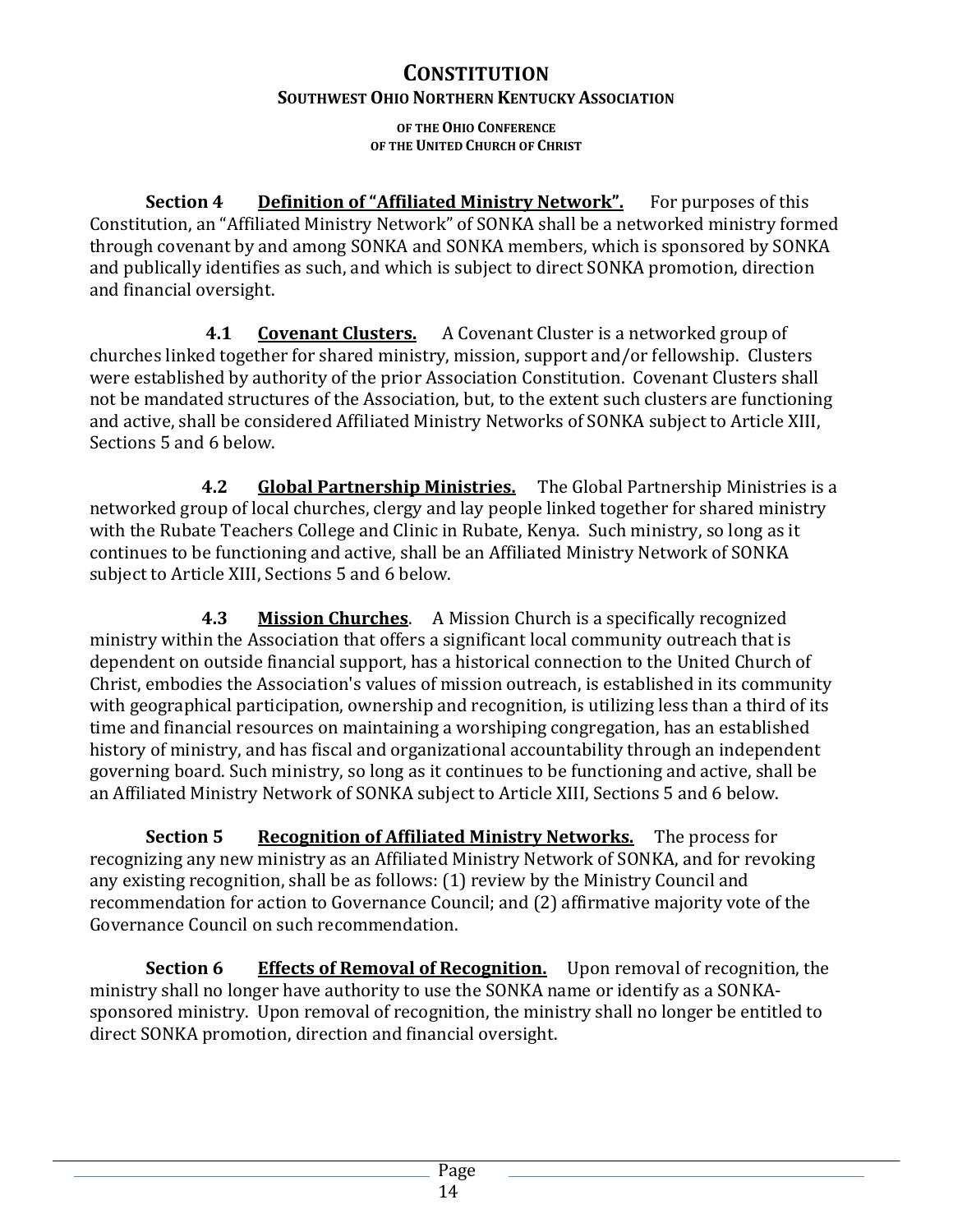**OF THE OHIO CONFERENCE OF THE UNITED CHURCH OF CHRIST**

### **ARTICLE XIV. ASSOCIATION MEETINGS**

**Section 1 Meetings**. The Association shall hold not less than two (2) regular meetings annually. One annual meeting of the Association shall be held in the first half of the calendar year (the "Spring Meeting") and a second annual meeting of the Association shall be held in the second half of the calendar year (the "Fall Meeting"). The annual Spring Meeting of the Association shall generally highlight local church ministries and networking efforts in the local setting. The annual Fall Meeting of the Association shall be the "business" meeting of the Association. Special meetings may otherwise be called by the Governance Council. Special meetings shall also be called by the Governance Council on petition of not less than fifteen percent (15%) of the local churches holding standing in the Association. Only matters specified in the call to meeting notice shall be acted upon at any Special Meeting.

**Section 2 Meeting Planning.** The Ministry Council shall have primary responsibility for planning and organizing the annual Spring Meeting. The Governance Council shall have primary responsibility for planning and organizing the annual Fall Meeting. The Councils may recruit volunteers and establish project teams as they may deem necessary and appropriate.

**Section 3 Meeting Notice.** Written notice of any meeting of this Association shall be transmitted to the voting members at least forty-five days prior to the meeting. The call to meeting notice shall state the purpose, place, date and time of meeting.

**Section 4 Voting Membership.** The voting membership of this Association shall consist of the:

**4.1** Authorized Ministers holding standing in the Association;

**4.2** Lay members of the Governance Council;

**4.3** Previous Lay Moderators of this Association, still holding membership in a church of the Association;

**4.4** Persons professionally employed full time as Christian Education Specialists within this Association; and

**4.5** Local churches of this Association, acting through their lay delegates selected by and representing them.

**Section 5 Privilege of the Floor. A**ny member in good standing in a local church of this Association shall have the privilege of the floor in all meetings of this Association.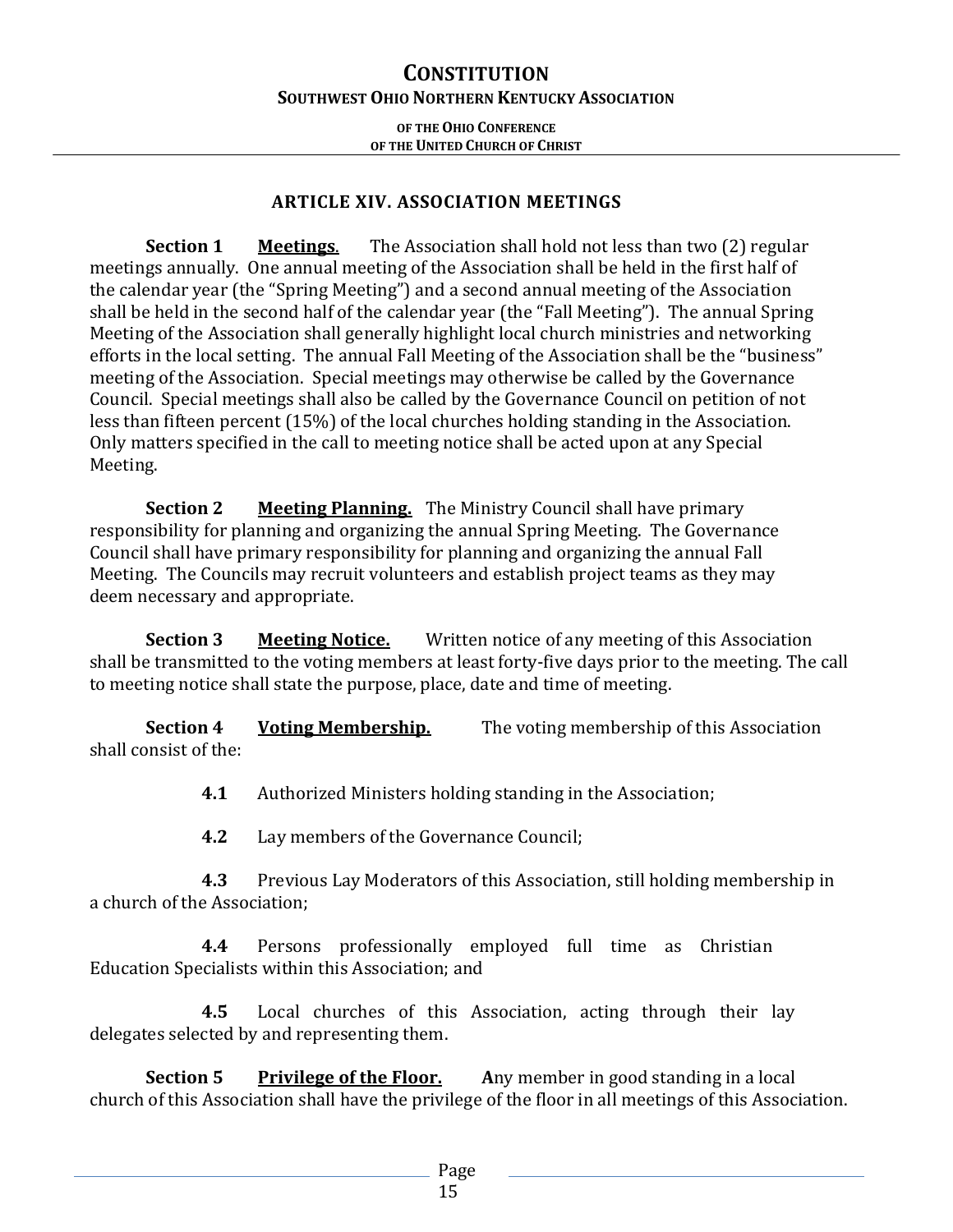### **OF THE OHIO CONFERENCE OF THE UNITED CHURCH OF CHRIST**

**Section 6 Guest Privilege of Voice.** Each Meeting of this Association, when assembled, shall have the privilege of extending voice to designated special guests and visitors.

**Section 7 Delegates.** Every member church of the Association may be represented by up to three (3) lay delegates.

**Section 8 Quorum.** A quorum at any meeting of this Association shall consist of members entitled to vote at that meeting equal to fifty percent (50%) of the number of member churches in the Association.

### **ARTICLE XV. DISSOLUTION**

Upon dissolution of the Association, its assets and all property and interests of which it shall then be possessed, including any devise, bequest, gift, or grant contained in any will or any other instrument, in trust or otherwise, made before or after such dissolution, shall be transferred to the Ohio Conference of the United Church of Christ, Columbus, Ohio, a tax exempt organization pursuant to Internal Revenue Code section 501(C)3 or its successor(s). In no event shall any of the above-described property be distributed to individual members of any organization without tax-exempt status.

### **ARTICLE XVI. AMENDMENTS**

Amendments to this Constitution may be proposed by the Governance Council. Amendments may also be proposed by at least five percent (5%) of local churches of this Association, provided that such amendments be submitted in writing to the Governance Council at least sixty (60) days prior to the meeting at which they are to be considered. Notice of such amendments shall be transmitted in writing to the members of this Association at least thirty (30) days prior to the meeting at which they are to be considered. Amendments may be adopted at a regular or special meeting. Adoption of an amendment to this Constitution shall require a two-thirds (2/3) affirmative vote of those present and voting in the meeting.

### **ARTICLE XVII. INDEMNIFICATION**

Except as otherwise provided by applicable state statutes, no trustee, member, officer, co-facilitator of this "Corporation" shall be liable personally for any error or judgment or for any act or commission in connection herewith except in the case of bad faith, willful misconduct or fraud, nor shall they be liable personally for any debt or obligation of the "Corporation" of any member thereof, and the members shall jointly indemnify each other, the trustees, cofacilitators and the officers against any liability, loss or damage, except in the case of bad faith, willful misconduct or fraud, attributable to their respective services hereunder.